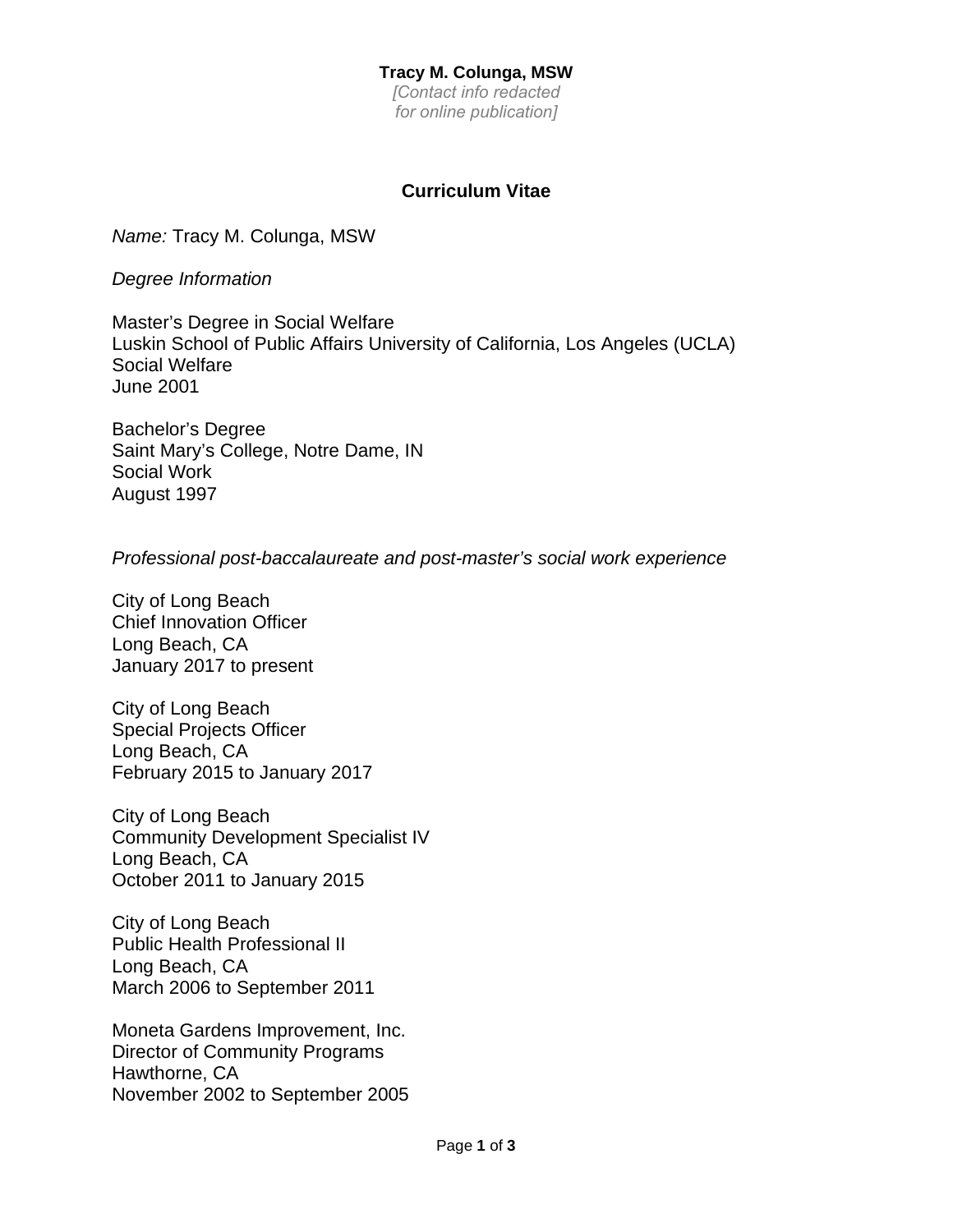#### **Tracy M. Colunga, MSW**  *[Redacted]*

Los Angeles County Department of Children and Family Services Children's Social Worker II Los Angeles, CA July 2001 to October 2002

Office of Congressman Xavier Becerra, California 30th District Field Representative Intern Los Angeles, CA September 2000 to July 2001

*Academic Appointments*

California State University Long Beach **Lecturer** Long Beach, CA September 2015 to present

University of California at Los Angeles (UCLA), School of Public Affairs **Lecturer** Los Angeles, CA September 2010 to June 2015

### *Current professional, academic, and community-related memberships*

International City Manager's Association Municipal Management Association of Southern California

*Community service responsibilities and activities*

Advisory Board, BRAVE Young Women's Empowerment Conference Board of Directors, Goodwill Serving the People of Southern Los Angeles County Board of Directors, UCLA Luskin School of Public Policy Board of Directors, United Cambodian Community Executive Committee Member, African American Cultural Center Long Beach Steering Committee, Latino Cultural Center of Long Beach

*Special awards, fellowships, grants, or other recognition* 

Centro CHA Imagen Award City of Long Beach City Prosecutor IMPACT Award